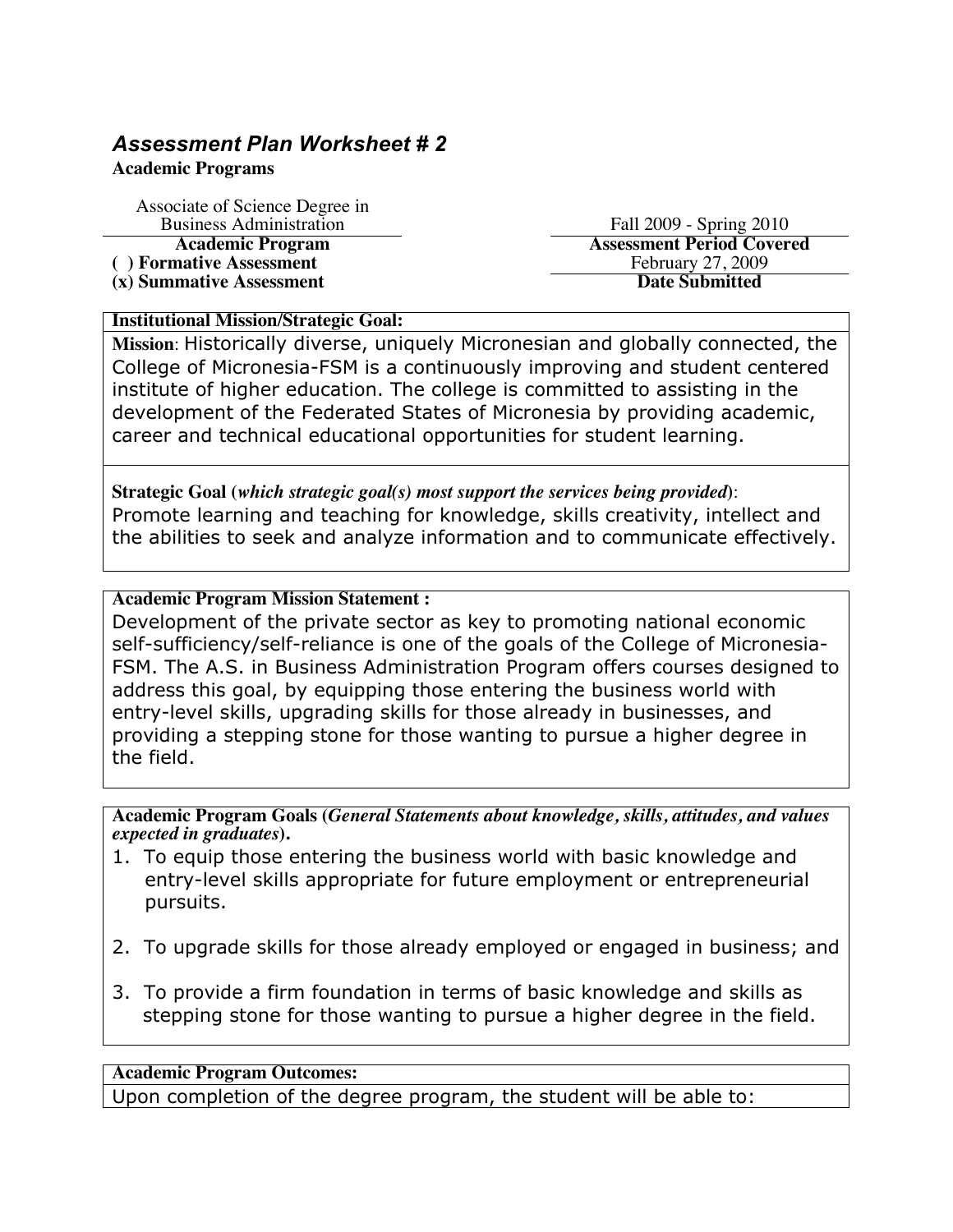- 1. Demonstrate basic knowledge and/or skills in the different functional areas of business – accounting, management, marketing, economics, and finance – by emphasizing their importance in an organization and describing their interrelationship in the organization's attempt to achieve its objectives.
- 2. Demonstrate basic knowledge and skill in business mathematics and elementary statistics by accurately performing common business computations, statistical data presentation and analysis.
- 3. Demonstrate basic knowledge and skill in intercultural writing and speaking appropriate for business.
- 4. Demonstrate a basic understanding of the legal environment and ethical challenges confronting business in general and in the FSM, from both local and global perspectives.

| <b>Evaluation questions</b>    | Data sources   | <b>Sampling</b> | <b>Analysis</b> |
|--------------------------------|----------------|-----------------|-----------------|
| Do graduates of the program    | Employer       | Sample size     | Tables,         |
| have workforce readiness       | Satisfaction   | as              | charts, and     |
| skills?                        | Survey data    | determined      | written         |
|                                |                | by IRPO.        | narrative       |
|                                |                |                 | of findings     |
| Do students with employment    | Employer       | Sample size     | Tables,         |
| or business experience         | Satisfaction   | as              | charts, and     |
| become more productive or      | Survey data    | determined      | written         |
| perform better at work?        |                | by IRPO.        | narrative       |
|                                |                |                 | of findings     |
| Were students who              | Student        |                 | Tables,         |
| transferred to other IHEs able | feedback thru  |                 | charts, and     |
| to function at the expected    | email, other   | All feedback    | written         |
| level?                         | means of       | received        | narrative       |
|                                | communication; |                 | of findings     |
|                                | Updates from   |                 |                 |
|                                | alumni office  |                 |                 |

### **Timeline**

| <b>Activity</b>                       | Who is<br><b>Responsible?</b> | Date          |
|---------------------------------------|-------------------------------|---------------|
| Coordinate with IRPO in administering | <b>Business</b>               | November, bi- |